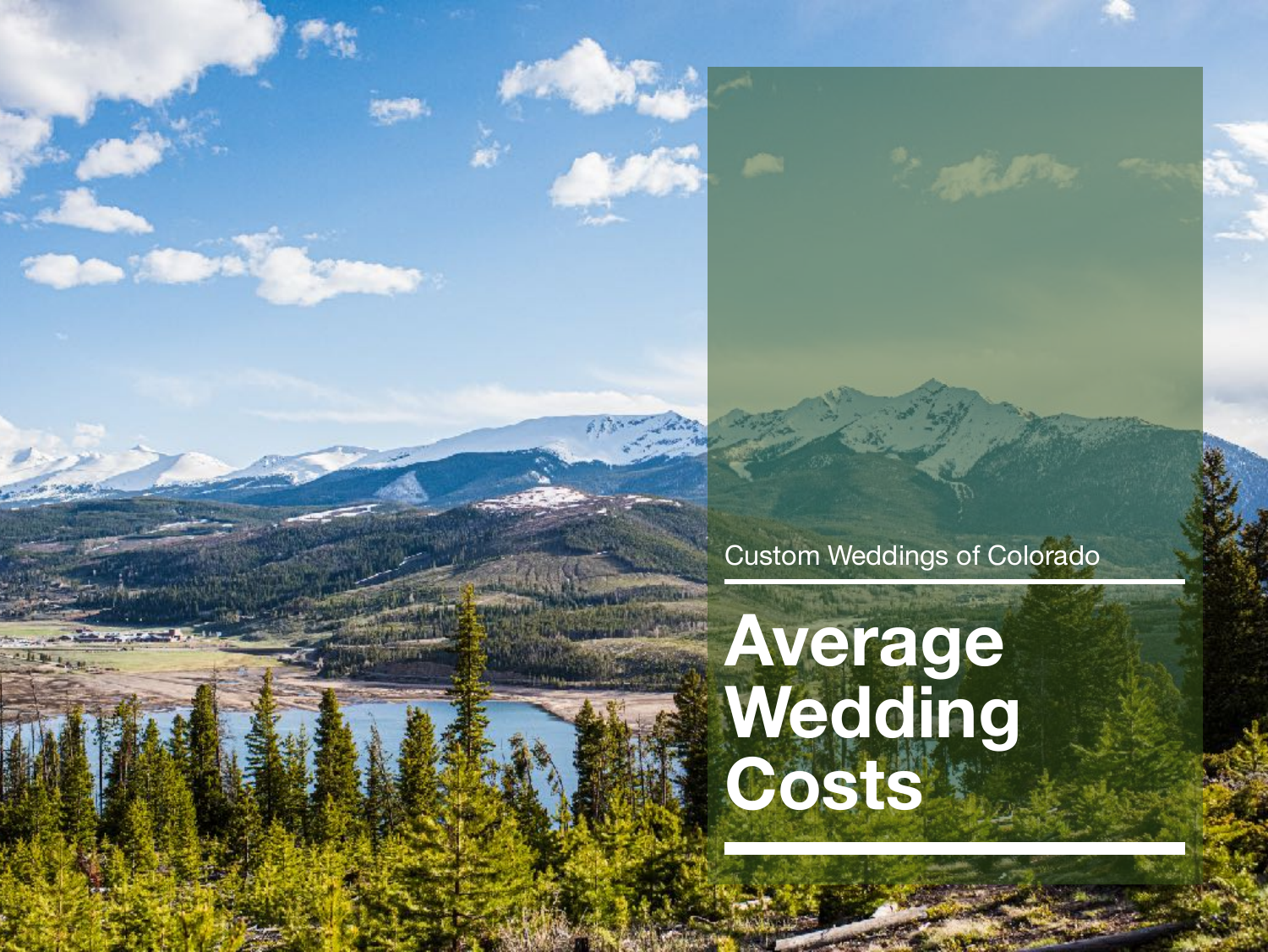

## **Wedding Budgets**

Wouldn't it be nice to have an unlimited budget for your wedding? Let's be real: budgets often guide our decision making for basically…. well, everything in life. And, whether you have a \$5,000 budget or \$500,000 budget, it's still a budget.

The next page reveals some average price ranges you can expect from Colorado vendors.

Now, we specialize in small intimate wedding packages. If you are interested in receiving a budget guide for planning a wedding of 30 people or less (or and elopement!), please feel free to contact us at [www.CustomWeddingsofColorado.com](http://www.CustomWeddingsofColorado.com). Our packages start at \$3,300 and average around \$3,900.

Finally, if there is one thing to remember about wedding budget management, it is important to stay on top of all the expenditures *before* you start signing contracts!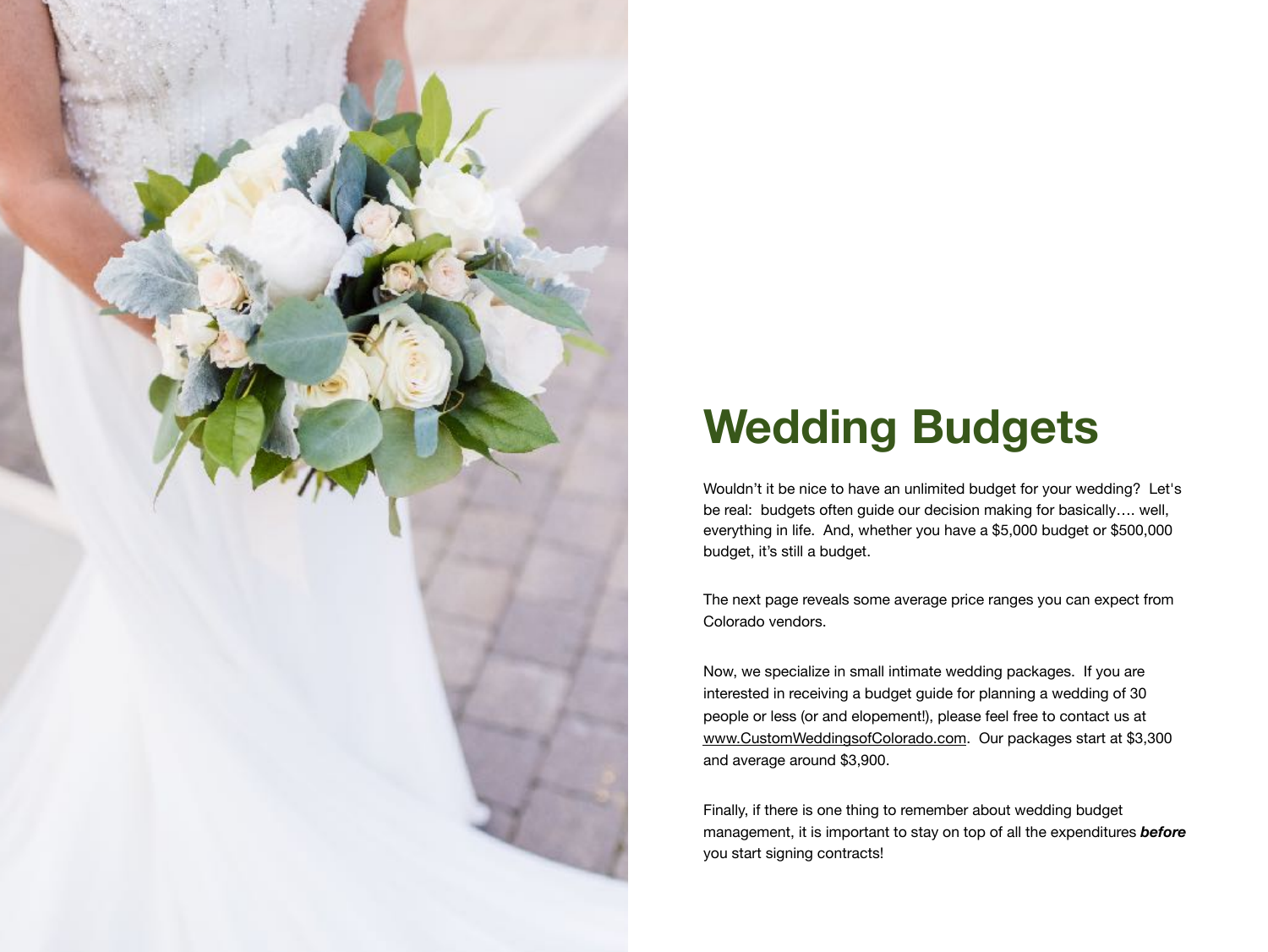## **Average Colorado Wedding Costs**

Estimates based on a wedding party with up to 10 attendants (5 on each side) and 100 guests. Actual prices vary greatly dependent on (1) number of guests, (2) extensiveness of service, and (3) quality of goods.

|                                   | Low         | Middle      | High        |
|-----------------------------------|-------------|-------------|-------------|
|                                   | Starting at | Starting at | Starting at |
| Day-of coordinators               | \$750       | \$1,200     | \$2,000     |
| Planners                          | \$2,500     | \$6,000     | 12,000      |
| Ceremony officiant                | \$300       | \$600       | \$900       |
| Ceremony site only                | \$1,000     | \$3,000     | \$6,000     |
| Reception site                    | \$1,200     | \$3,500     | \$8,000     |
| Gown, tux, accessories**          | \$800       | \$3,000     | \$10,000    |
| Hair + Makeup **                  | \$300       | \$900       | \$2,000     |
| Catering*                         | \$2,500     | \$15,000    | \$35,000    |
| Beverage*                         | \$1,000     | \$3,500     | \$12,000    |
| <b>Bakers</b>                     | \$400       | \$600       | \$1,000     |
| Photographers                     | \$1,800     | \$4,000     | \$10,000    |
| Videographers                     | \$1,600     | \$3,500     | \$8,000     |
| Florists**                        | \$750       | \$4,000     | \$10,000    |
| Linens & chair covers**           | \$500       | \$1,800     | \$3,500     |
| Rentals, lighting & decor** \$500 |             | \$2,000     | \$5,000     |
| Ceremony musicians                | \$350       | \$750       | \$1,200     |
| Disc jockeys, emcees              | \$650       | \$1,000     | \$1,800     |
| <b>Bands</b>                      | \$1,800     | \$4,500     | \$10,000    |
| Invitations & stationary          | \$400       | \$750       | \$1,500     |
| Limousine                         | \$400       | \$800       | \$1,200     |
| Miscellaneous options ***         | \$500       | \$3,000     | \$9,000     |

\* Additional catering costs can include taxes, service fees, or gratuity (up to 22%) and other miscellaneous fees such as labor, chef-attended stations, cake cutting, bar-tending, setup fees, corkage, resort fees and more. We suggest estimating 35% for additional fee, rentals, and labor.

\* \* **Additional cost** can include per-person fees, delivery, setup, tear-down, pickup, alterations, and cleaning. Costs vary greatly dependent or specifications and quantity.

\* \*\* **Miscellaneous options** can include ice sculptures, dove releases, honeymoon night reservations, attendant/guest accommodations and more.

![](_page_2_Picture_6.jpeg)

![](_page_2_Picture_7.jpeg)